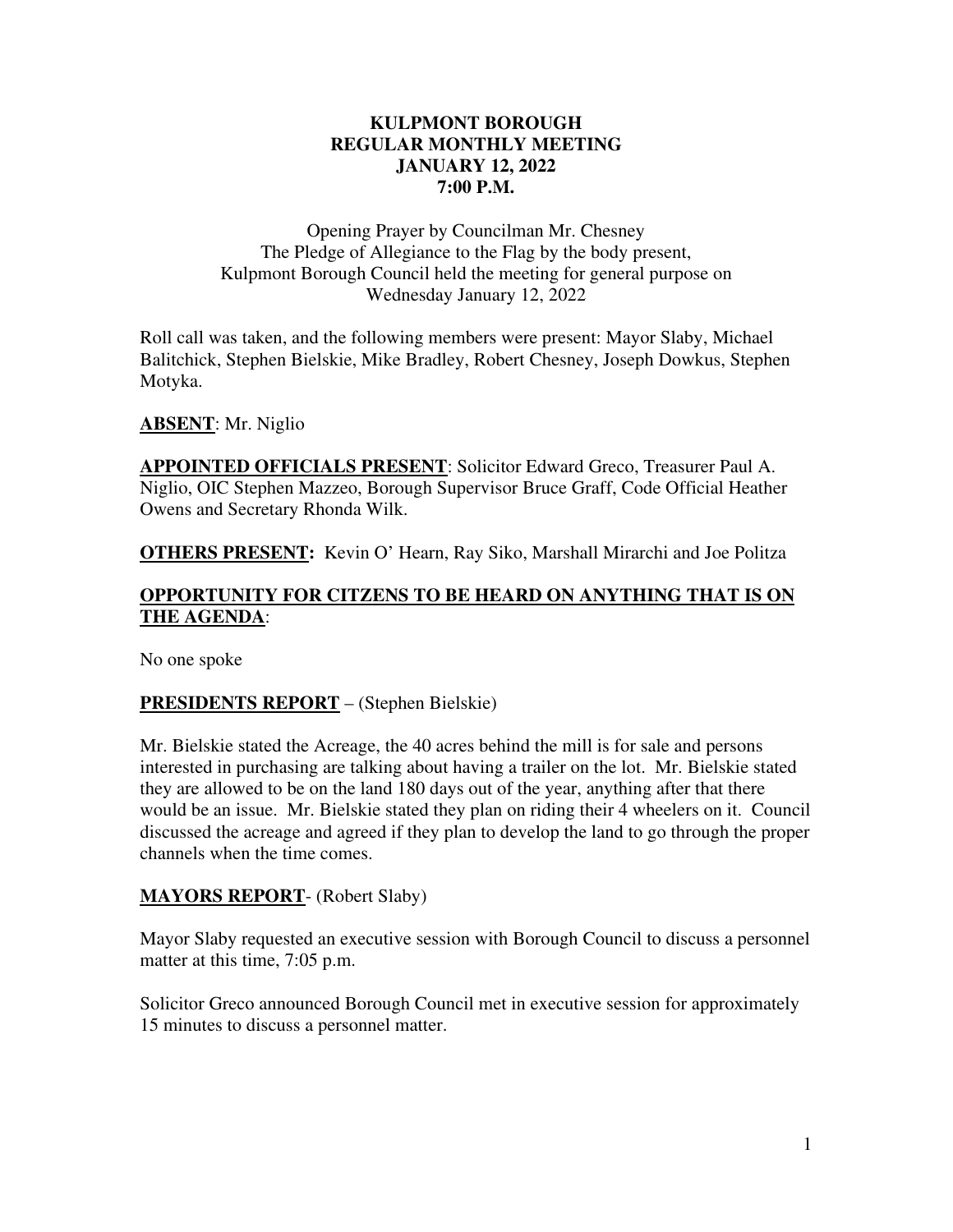### **SECRETARY'S REPORT**- (Rhonda Wilk)

Rhonda Wilk stated approval is needed for the December  $8<sup>th</sup>$  regular monthly meeting minutes, the December 22, 2021, special meeting and the January 3, 2022, re-organization meeting minutes.

**MOTION**- Mr. Dowkus made the motion and was seconded by Mr. Chesney to approve the meeting minutes from December 8, 2021, December 22, 2021, and the January 3, 2022, meetings.

**ROLL CALL VOTE**- BALITCHICK (yes), BIELSKIE (yes), BRADLEY (yes), CHESNEY (yes), DOWKUS (yes), MOTYKA (yes) 6 YEAS – 0 NAYS

- 1. DCED copy of grant approval \$42,500.00, Copy Mayor/Council
- 2. Correspondence from PSAB was received providing information on a two-day course understanding challenges, laws and regulations that impact the community. The cost is \$125.00 per member, Copied to Mayor/Council
- 3. PSAB Bidding Thresholds Increase (effective Jan 1, 2022) contracts below \$11,800 require no bidding, contracts between \$11,800.00 and \$21,900.00 require three written Quotations, purchases or contracts over \$21,900.00 require formal bidding.
- 4. IRS standard mileage rate has increased for 2022.
- 5. The U.S. Treasurer Released ARPA Report Portal & User Guide for nonentitlement Units of Local Government ARPA reporting- First Report being due April 20, 2022, Copied Mayor/Council
- 6. Correspondence was received from TETRA TECH / Quaker Run Stream Sealing Project, SCRA. There is a form included that will need to be signed by Council and returned concerning that project. Copied Mayor/Council
- 7. Mr. Stephen Bielskie submitted a letter of interest to serve the KMHJMA Board, Copied Mayor/Council
- 8. Mr. Robert Fanella submitted a letter of interested dated January 5, 2022, to fill the vacant council position, remaining two-year term, Copied Mayor/Council
- 9. Kulpmont Fire Department sent correspondence in regard to 2022 administration and operational leadership changes- Kevin O'Hearn Chief of Department, Ray Siko II, Deputy Chief and Marshall Mirarchi, Assistant Chief- Copy Mayor/Council.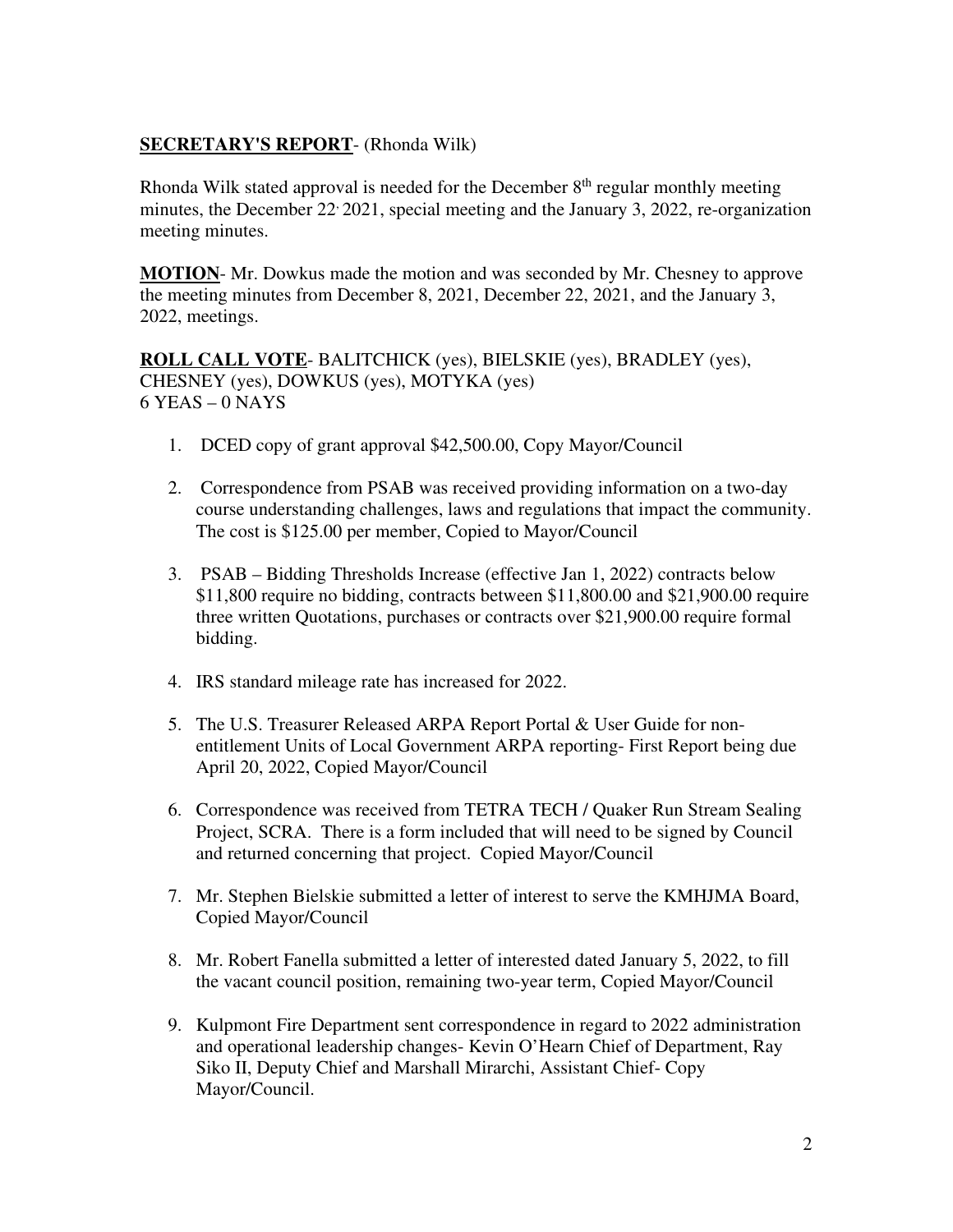10. Northumberland County Mental Health Services – conducting a street count of unsheltered homeless people, Copied Mayor/Council/Officer Mazzeo

#### **TREASURERS REPORT** – (Paul A. Niglio)

Mr. Bielskie stated Mr. Niglio is absent this evening. Rhonda Wilk stated council received a list of bills to be paid and stated a motion is needed to approve.

**MOTION**- Mr. Chesney made the motion and was seconded by Mr. Bradley to approve and pay the bills.

**ROLL CALL VOTE**- BALITCHICK (yes), BIELSKIE (yes), BRADLEY (yes), CHESNEY (yes), DOWKUS (yes), MOTYKA (yes)  $6$  YEAS –  $0$  NAYS

# **SOLICITORS REPORT**- (Edward Greco)

Solicitor Greco stated Municipal Liens were filed against properties in the borough for cutting grass. Solicitor Greco stated he also has some information on the residential ordinance which could be addressed later.

Mayor Slaby questioned if there was any interest on the vacant lots that the borough owns on the 900 block of Chestnut Street. Rhonda Wilk stated we have not received anything although there was an interested party inquiring about it, he owns a property adjacent to the lots.

Solicitor Greco stated the lots would need to be advertised, if someone comes in and makes an offer without advertising that would not satisfy. A discussion took place on advertising the lots located on the 900 block of Chestnut Street to receive bids.

**MOTION**- Mr. Motyka made a motion and was seconded by Mr. Dowkus to advertise the Borough lots for sale with the bids being due February  $9<sup>th</sup>$  by 4:00 p.m. and will be opened at the February 9, 2022, meeting.

**ROLL CALL VOTE**- BALITCHICK (yes), BIELSKIE (yes), BRADLEY (yes), CHESNEY (yes), DOWKUS (yes), MOTYKA (yes) 6 YEAS – 0 NAYS

**POLICE CHIEFS REPORT** – (Stephen Mazzeo, Officer in Charge)

Officer Mazzeo stated his report is attached. Officer Mazzeo stated we received ammunition last year and stated he received a quote, MOPEC upgraded their requirement and stated he recommends we purchase the ammunition and at least we have it.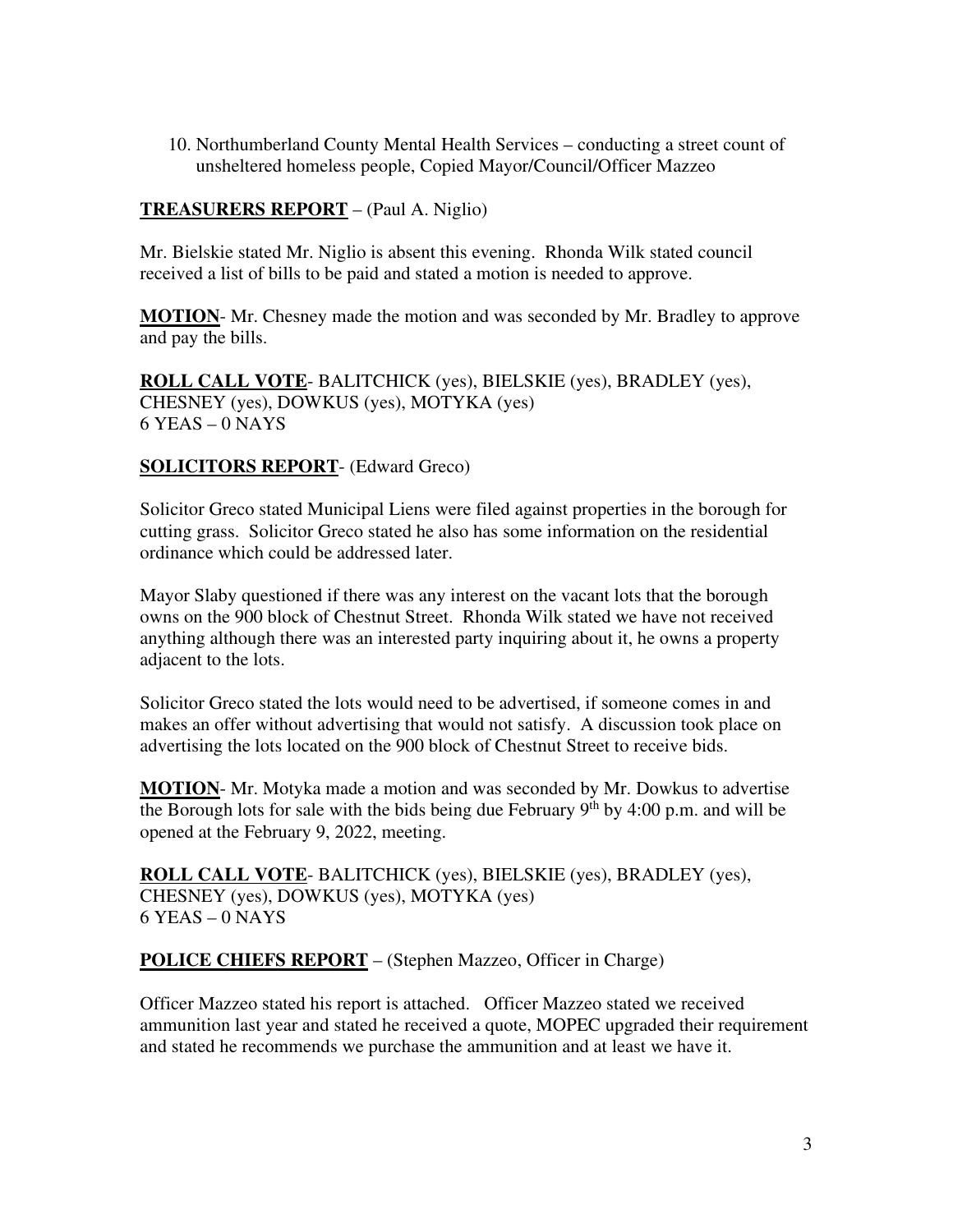Mr. Bradley questioned if the ammunition is going to be available. Officer Mazzeo stated depending on what type it is, some stuff is available for government and some stuff is just not available if you are government or not.

**MOTION**- To purchase ammunition at a cost of \$765.73 for the police department by Mr. Motyka and seconded by Mr. Bradley.

**ROLL CALL VOTE**- BALITCHICK (yes), BIELSKIE (yes), BRADLEY (yes), CHESNEY (yes), DOWKUS (yes), MOTYKA (yes)  $6$  YEAS – 0 NAYS

#### **FIRE CHIEF REPORT** – (Kevin O'Hearn)

Fire Chief report is attached.

### **EMERGENCY MANAGEMENT –** (Kevin O' Hearn)

No Report

# **BUILDING INSPECTOR'S REPORT–** (Tri County COG)

Report attached.

### **CODE/HEALTH ENFORCEMENT OFFICER'S REPORT** – (Heather Owens)

Report is attached. Heather Owens stated she just wanted to mention she wanted to spruce up the place and run the vacuum before the meeting and the vacuum died and stated a new vacuum is needed.

Mr. Motyka asked for a quote to be presented at the next meeting for the purchase of a new vacuum.

#### **SERVICE AND FACILITIES** – (Wm. Mike Bradley)

Mr. Bradley stated Food Surplus will be held on January  $20<sup>th</sup> 8$  a.m. until 12 noon at the Borough Garage.

Mr. Bradley stated he does not know much about the food surplus program and stated he is planning on coming into the Borough office and Borough Facilities to familiarize himself more

Mr. Bradley stated he just would like to comment, we all know ice is way worse than snow and just would like to comment he thinks the crew did a great job this past Sunday with the roads.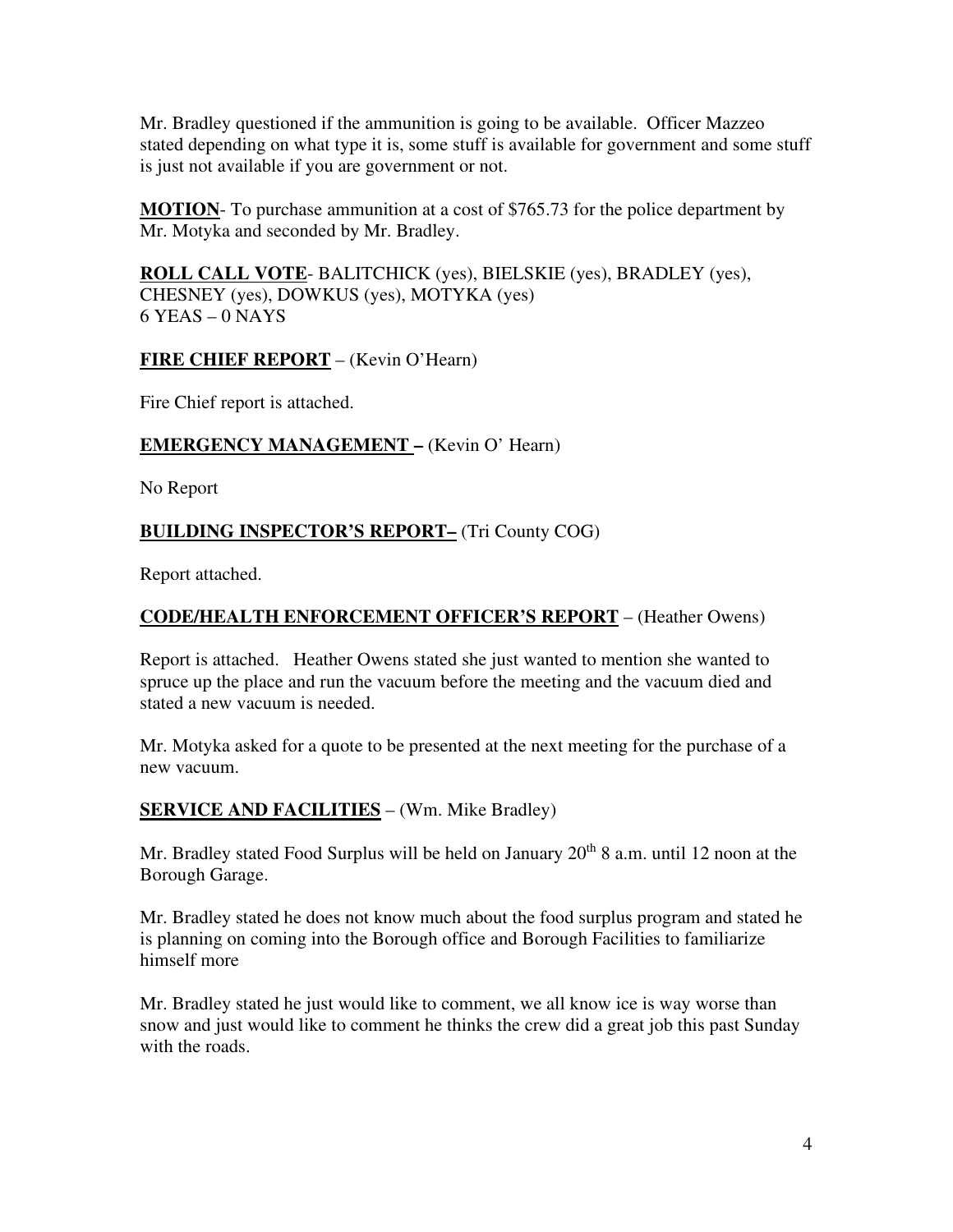# **FINANCE/PURCHASING** – (Stephen Motyka)

Mr. Motyka stated he just would like to mention we received an invoice from Brinkash for the project at the Veterans Memorial Field, he stated it is not listed on the agenda, but he wanted to mention it and it will be listed for approval at the next meeting.

### **CODE HEALTH AND SAFETY**- (Stephen Bielskie)

No Report

**ORDINANCE COMMITTEE** - (Joseph Dowkus)

Mr. Dowkus stated in December we advertised Ordinance 2022-02 amending Ordinance 2015-08.

**MOTION**- Mr. Dowkus made the motion and was seconded by Mr. Bradley to adopt Residential Ordinance 2022-02 amending Ordinance 2015-08

**ROLL CALL VOTE**- BALITCHICK (yes), BIELSKIE (yes), BRADLEY (yes), CHESNEY (yes), DOWKUS (yes), MOTYKA (yes)  $6$  YEAS – 0 NAYS

Mr. Bradley thanked Mr. Dowkus for all his work and research on this. Mr. Dowkus thanked Mr. Bradley and stated it was not only him, but he also worked with the Code Officer, Solicitor Greco, Mr. Chesney and Mr. Bielskie had been working on this and going back and forth. Mr. Dowkus stated he feels we have been doing a real good job with it.

#### **GRANTS/RECREATION** – (Robert Chesney)

Mr. Chesney stated the MAP grant for zoning came through in the amount of \$42,500.00 with the remaining cost to be paid by the Borough, Mount Carmel Township and Marion Heights based on population.

Mr. Chesney stated there are other grants we may look at to pursue.

Mr. Chesney stated we are still working with the Covid money and where that money could be used. We will be looking at using some of the funds for water mitigation and looking into options to complete some projects and look for some additional help with funding.

Mr. Motyka stated the SCRA is applying for a grant and with match the grant with \$112,000.00 of their own funds to seal the creek bed of Quaker Run.

**MOTION-** Mr. Motyka made a motion to have the letter of landowner signed for SCRA grant and provide any documents or signatures to work with that grant and was seconded by Mr. Dowkus.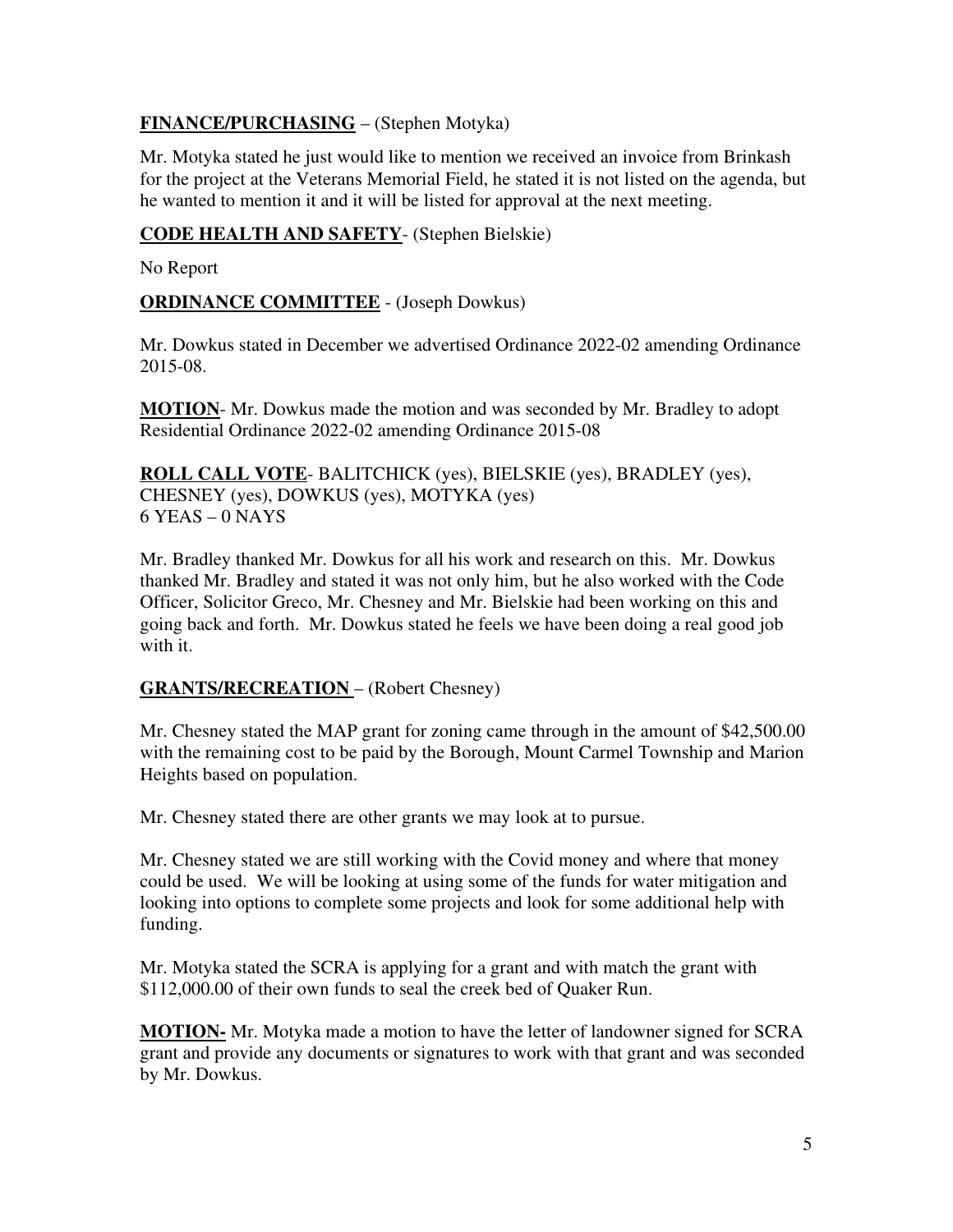**ROLL CALL VOTE**- BALITCHICK (yes), BIELSKIE (yes), BRADLEY (yes), CHESNEY (yes), DOWKUS (yes), MOTYKA (yes) 6 YEAS – 0 NAYS

# **PERSONNEL**- (Mr. Dowkus)

Mr. Dowkus stated he spoke to Mr. Graff today and coordinated with the sewer authority and they will be working with Mr. Niglio next week for plastic pick up.

**MOTION**- Mr. Dowkus made the motion and was seconded by Mr. Bradley to accept their recommendation from the Kulpmont Fire Department to accept the leadership changes of Kevin O'Hearn as the Fire Chief, Ray Siko as Deputy Chief and Marshall Mirarchi to be Assistant Chief.

**ROLL CALL VOTE**- BALITCHICK (yes), BIELSKIE (yes), BRADLEY (yes), CHESNEY (yes), DOWKUS (yes), MOTYKA (yes) 6 YEAS – 0 NAYS

Mayor Slaby proceeded to swear in Fire Chief Kevin O'Hearn, Deputy Fire Chief Raymond Siko and Assistant Fire Chief Marshall Mirarchi.

#### **FIRE/EMA/POLICE COMMITTEE** – (Mr. Balitchick)

No Report

# **OPPORTUNITY FOR CITIZENS TO BE HEARD**

Deputy Fire Chief stated a storm is rolling through the area and so he reminded to keep the hydrants clear and also stated he is still looking forward to working with past Fire Chief Jeff Gilotti. He stated the heat is now working in the truck room. Rhonda Wilk stated LTS was there to repair today

#### **OLD BUSINESS-**

Mr. Bielskie stated letters of interest are due no later than 4:00 p.m. on Wednesday January  $26<sup>th</sup>$  to fill the vacant two-year term on Borough Council. And to fill the two vacant seats serving on the KMHJMA Board. Also, Residents are reminded to contact the Borough office and submit your letter if interested in filling the vacant tax collector position no later than  $4:00$  p.m. on January  $26<sup>th</sup>$ .

#### **NEW BUSINESS-**

Mr. Bradley thinks we should pursue opening a Federal Surplus Account. He stated there is no cost and it will make items available to us.